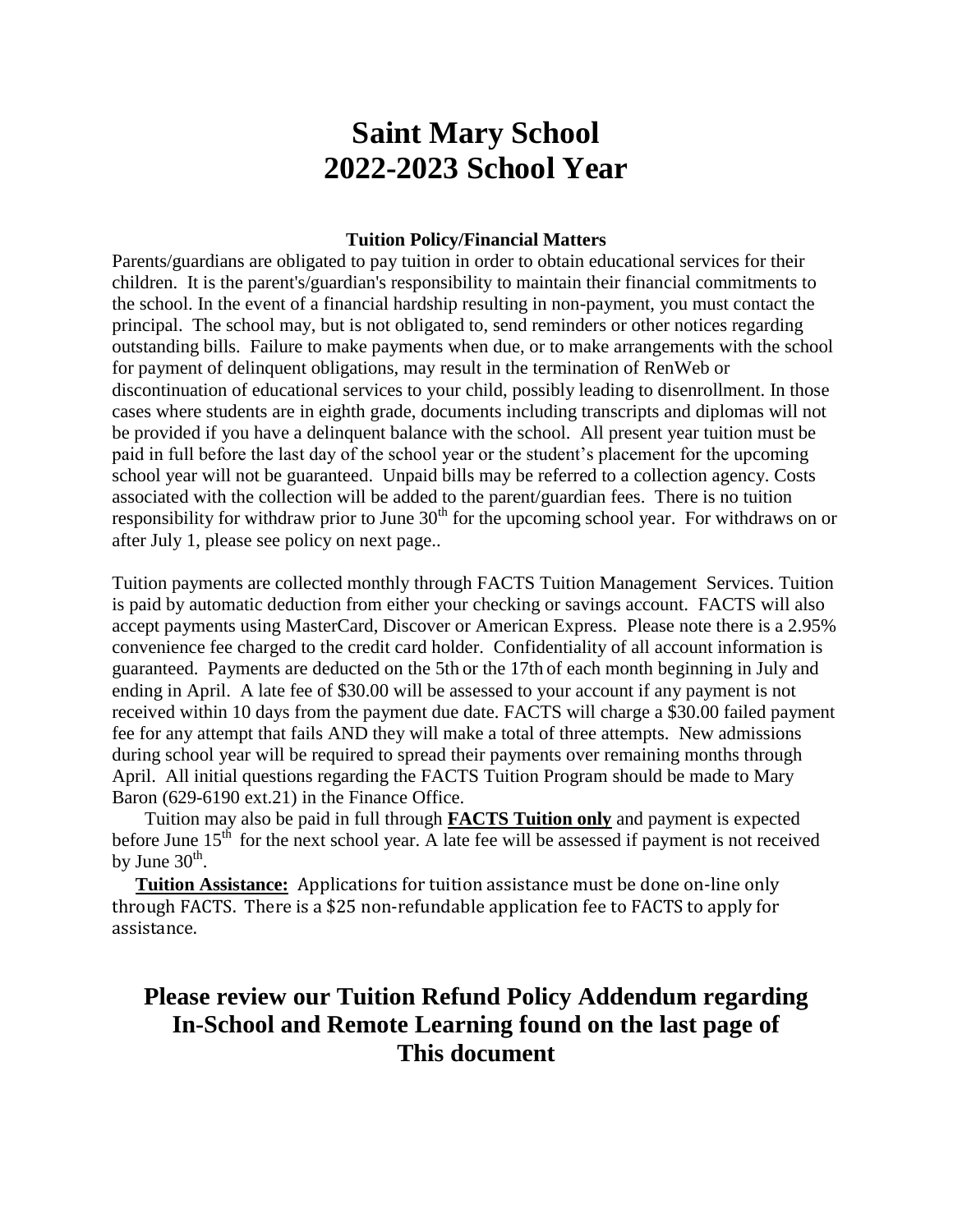#### **Grades K-8 Refund Policy**

**In the event of a student leaving St. Mary School during the school year (1st day of school to the last day of school) or during the months of July and August:**

**1-If tuition has been PAID IN FULL, based on the time of withdraw, only a percentage of tuition will be refunded. See schedule below for the tuition amount that will be owed (therefore not refunded if paid in full) to St. Mary School at time of withdraw.**

**2- If tuition payments are being done MONTHLY (July-April) or based on the schedule agreed upon at time of enrollment, a percentage of the total amount of tuition for the year will be owed/due to St. Mary School ( see table below for specific dates)—there will be no refunds of tuition already paid in the prior months to the withdraw**

**There is no tuition responsibility for withdraw prior to June 30th for the upcoming school year. For withdraws on or after July 1st, please see policy below.**

| <b>Withdraw/Transfer Prior to:</b>    | % Annual Tuition Refundable<br>If paid in full ONLY-NO REFUNDS FOR<br>THOSE DOING MONTHLY PAYMENTS | % Annual<br>Tuition<br>Owed |  |
|---------------------------------------|----------------------------------------------------------------------------------------------------|-----------------------------|--|
| <b>August 1</b>                       | 90%                                                                                                | 10%                         |  |
| September 1                           | 80%                                                                                                | 20%                         |  |
| October 1                             | 70%                                                                                                | 30%                         |  |
| November 1                            | 60%                                                                                                | 40%                         |  |
| December 1                            | 50%                                                                                                | 50%                         |  |
| <b>January 1</b>                      | 40%                                                                                                | 60%                         |  |
| <b>February 1</b>                     | 30%                                                                                                | 70%                         |  |
| March 1                               | 20%                                                                                                | 80%                         |  |
| April 1                               | $0\%$                                                                                              | 100%                        |  |
|                                       |                                                                                                    |                             |  |
| <b>Grades K-8 Partial Year Policy</b> |                                                                                                    |                             |  |

**In the event of a student enrolling at St. Mary School during the year, tuition is due to the school, according to the following schedule:** 

| $\ast$<br><b>Enrollment Prior to:</b> | % Annual Tuition Owed |  |
|---------------------------------------|-----------------------|--|
| Up to September 15                    | 100%                  |  |
| October 1                             | 90%                   |  |
| November 1                            | 80%                   |  |
| December 1                            | 70%                   |  |
| <b>January 1</b>                      | 60%                   |  |
| <b>February 1</b>                     | 50%                   |  |
| March 1                               | 40%                   |  |
| April 1                               | 30%                   |  |
| May 1                                 | 20%                   |  |
|                                       |                       |  |

*\* Enrollment refers to when a student registers for St. Mary School not when he/she is scheduled to begin his/her first day at St. Mary School.*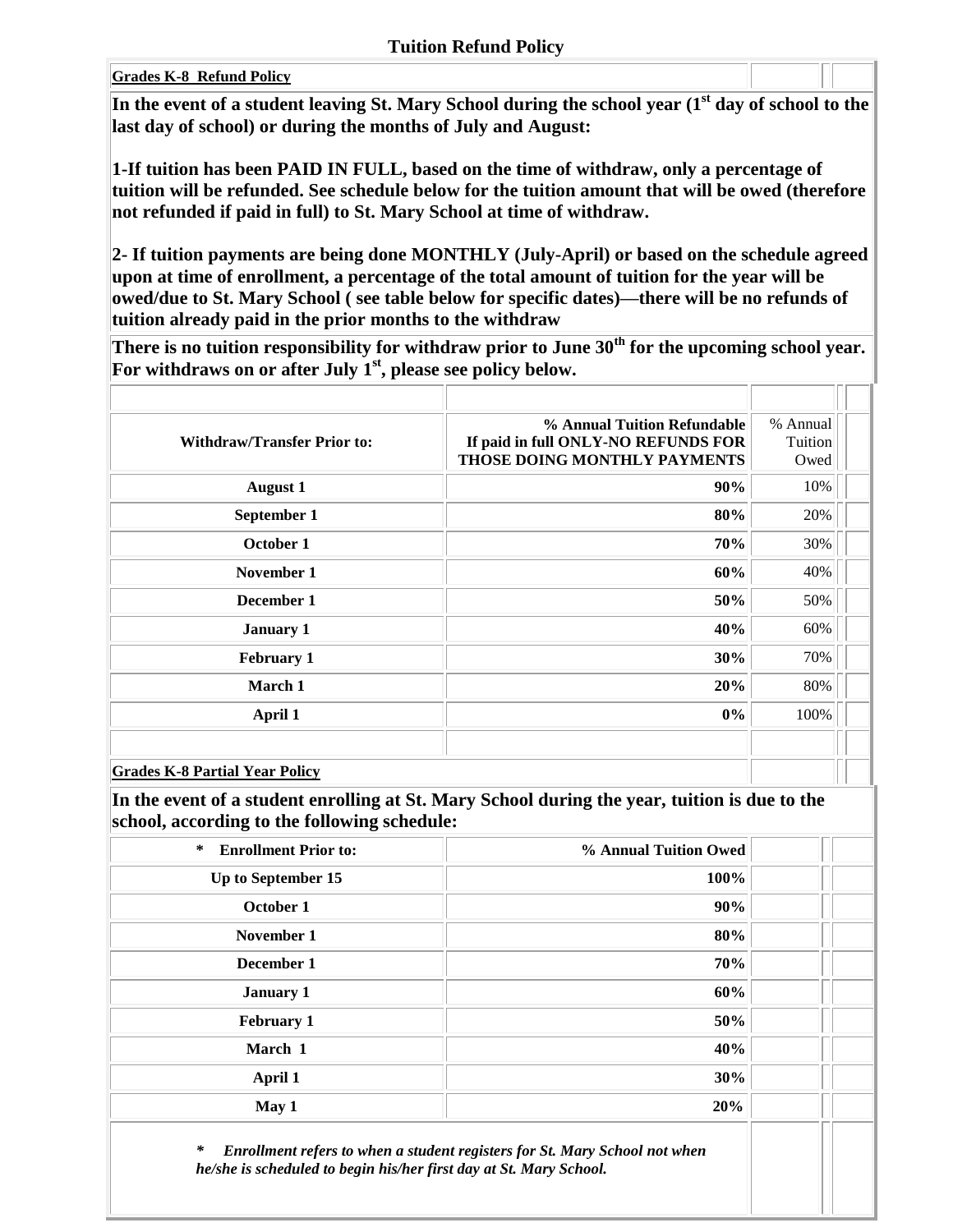**Pre-School Programs**

**In the event of a student leaving St. Mary School during the school year (1st day of school to the last day of school) or during the months of July and August:**

**1-If tuition has been PAID IN FULL, based on the time of withdraw, only a percentage of tuition will be refunded. See schedule below for the tuition amount that will be owed (therefore not refunded if paid in full) to St. Mary School at time of withdraw.**

**2- If tuition payments are being done MONTHLY (July-April) or based on the schedule agreed upon at time of enrollment, a percentage of the total amount of tuition for the year will be owed/due to St. Mary School ( see table below for specific dates)—there will be no refunds of tuition already paid in the prior months to the withdraw**

**There is no tuition responsibility for withdraw prior to June 30th for the upcoming school year. For withdraws on or after July 1st, please see policy below.**

| <b>Withdraw/Transfer Prior to:</b> | % Annual Tuition Refundable<br>If paid in full | % Annual<br>Tuition<br>Owed |  |
|------------------------------------|------------------------------------------------|-----------------------------|--|
| <b>August 1</b>                    | 90%                                            | 10%                         |  |
| September 1                        | 80%                                            | 20%                         |  |
| October 1                          | 70%                                            | 30%                         |  |
| November 1                         | 60%                                            | 40%                         |  |
| December 1                         | 50%                                            | 50%                         |  |
| January 1                          | 40%                                            | 60%                         |  |
| <b>February 1</b>                  | 30%                                            | 70%                         |  |
| March 1                            | 20%                                            | 80%                         |  |
| April 1                            | $0\%$                                          | 100%                        |  |

**For late enrollees, please see K-8 partial year policy from previous page.**

**If there is a change in the number of days a student is enrolled in preschool, the new tuition rate will become effective on the first of the month following the change.** There will be no refunds of prior monies paid or increases in the month of change.

**Note: For K-8 and Pre-School, registration and other fees are due regardless of date of enrollment.**

**Tuition Rates** are determined by the Finance Committee based on information provided by the Diocesan Office. There is a Catholic and Non-Catholic tuition rate. The definition of each category is below:

**Catholic**: Parent/Guardian must be registered in a Catholic parish and the child must have a valid Baptismal certificate. At least one parent must be Catholic.

**Non-Catholic**: Religion other than Catholic. Greek Orthodox will be considered Non-Catholic. Children must still participate in Religion classes and participate in Liturgical events. Non-Catholic students participate in sacramental classes but are not eligible to make the sacrament.